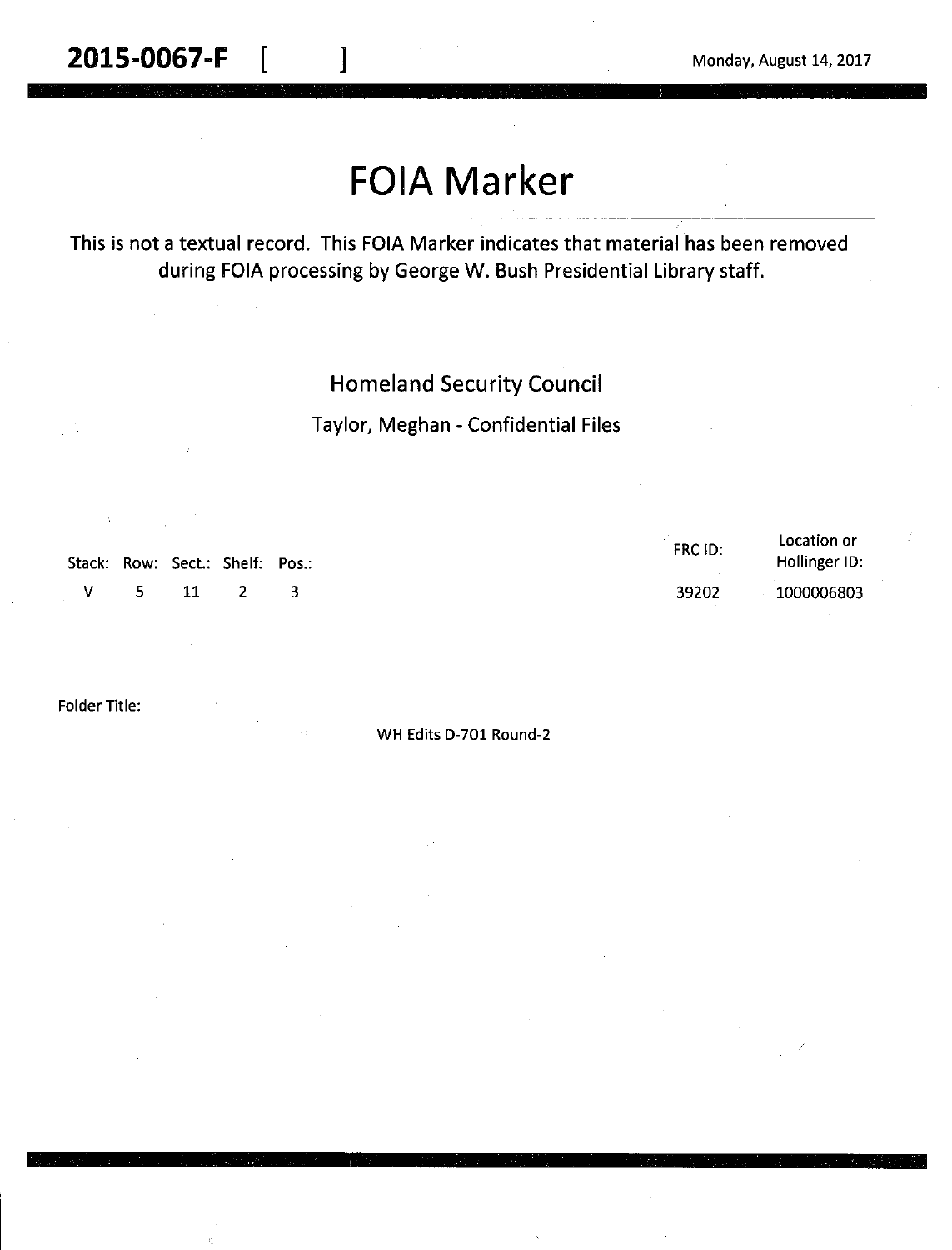## Withdrawn/Redacted Material The George W. Bush Library

| <b>DOCUMENT</b><br>NO.                         | <b>FORM</b>                                                  | <b>SUBJECT/TITLE</b> |                                                |  | <b>PAGES</b><br>Í | <b>DATE</b> | <b>RESTRICTION(S)</b> |  |
|------------------------------------------------|--------------------------------------------------------------|----------------------|------------------------------------------------|--|-------------------|-------------|-----------------------|--|
| 002                                            | Draft                                                        | D-701                |                                                |  | ${\bf 8}$         | N.D.        | P1/b1; P5;            |  |
|                                                |                                                              |                      |                                                |  |                   |             |                       |  |
|                                                |                                                              |                      |                                                |  |                   |             |                       |  |
|                                                |                                                              |                      |                                                |  |                   |             |                       |  |
|                                                |                                                              |                      |                                                |  |                   |             |                       |  |
|                                                |                                                              |                      |                                                |  |                   |             |                       |  |
|                                                |                                                              |                      |                                                |  |                   |             |                       |  |
|                                                |                                                              |                      |                                                |  |                   |             |                       |  |
|                                                |                                                              |                      |                                                |  |                   |             |                       |  |
|                                                |                                                              |                      |                                                |  |                   |             |                       |  |
|                                                |                                                              |                      |                                                |  |                   |             |                       |  |
|                                                |                                                              |                      |                                                |  |                   |             |                       |  |
|                                                |                                                              |                      |                                                |  |                   |             |                       |  |
|                                                |                                                              |                      |                                                |  |                   |             |                       |  |
|                                                | ÷.                                                           |                      |                                                |  |                   |             |                       |  |
| <b>SERIES:</b>                                 | <b>COLLECTION TITLE:</b><br><b>Homeland Security Council</b> |                      |                                                |  |                   |             |                       |  |
|                                                | Taylor, Meghan - Confidential Files                          |                      |                                                |  |                   |             |                       |  |
| <b>FOLDER TITLE:</b>                           | WH Edits D-701 Round-2                                       |                      |                                                |  |                   |             |                       |  |
| FRC ID:<br>39202                               |                                                              |                      |                                                |  |                   |             |                       |  |
|                                                |                                                              |                      | <b>RESTRICTION CODES</b>                       |  |                   |             |                       |  |
| Presidential Records Act - [44 U.S.C. 2204(a)] |                                                              |                      | Freedom of Information Act - [5 U.S.C. 552(b)] |  |                   |             |                       |  |

financial information  $[(a)(4)$  of the PRA $]$ 

personal privacy ((a)(6) of the PRAJ

Pl National Security Classified Information ((a)(l) of the PRA) P2 Relating to the appointment to Federal office  $[(a)(2)$  of the PRA] P3 Release would violate a Federal statute [(a)(3) of the PRA] P4 Release would disclose trade secrets or confidential commercial or

PS Release would disclose confidential advice between the President and his advisors, or between such advisors (a)(S) of the PRA) P6 Release would constitute a clearly unwarranted invasion of

PRM. Personal record misfile defined in accordance with 44 U.S.C.

A. Closed by Executive Order 13526 governing access to national

B. Closed by statute or by the agency which originated the document. C. Closed in accordance with restrictions contained in donor's deed

- 
- b(l) National security classified information ((b)(l) of the FOIAJ b(2) Release would disclose internal personnel rules and practices of **an** agency ((b)(2) of the FOIAJ
- b(3) Release would violate a Federal statute  $($ (b)(3) of the FOIAl
- b(4) Release would disclose trade secrets or confidential or financial information ((b)(4) of **the** FOIAJ
- b(6) Release would constitute a clearly unwarranted invasion of personal privacy ((b)(6) of the FOIA)
- b(7) Release would disclose information compiled for law enforcement purposes f(b)(7) of the **FOIA]**
- b(8) Release would disclose information concerning the regulation of financial institutions ((b)(8) of the FOIAJ
- b(9) Release would disclose geological or geophysical information concerning wells ((b)(9) of the FOIA]

Records Not Subject to FOIA

Court Sealed - The document is withheld under a court seal and is not subject to the Freedom of Information Act.

of gift.

2201(3).

Deed of Gift Restrictions

security information.

Page 1 of 1 *This document was prepared on Monday, September 11, 2017*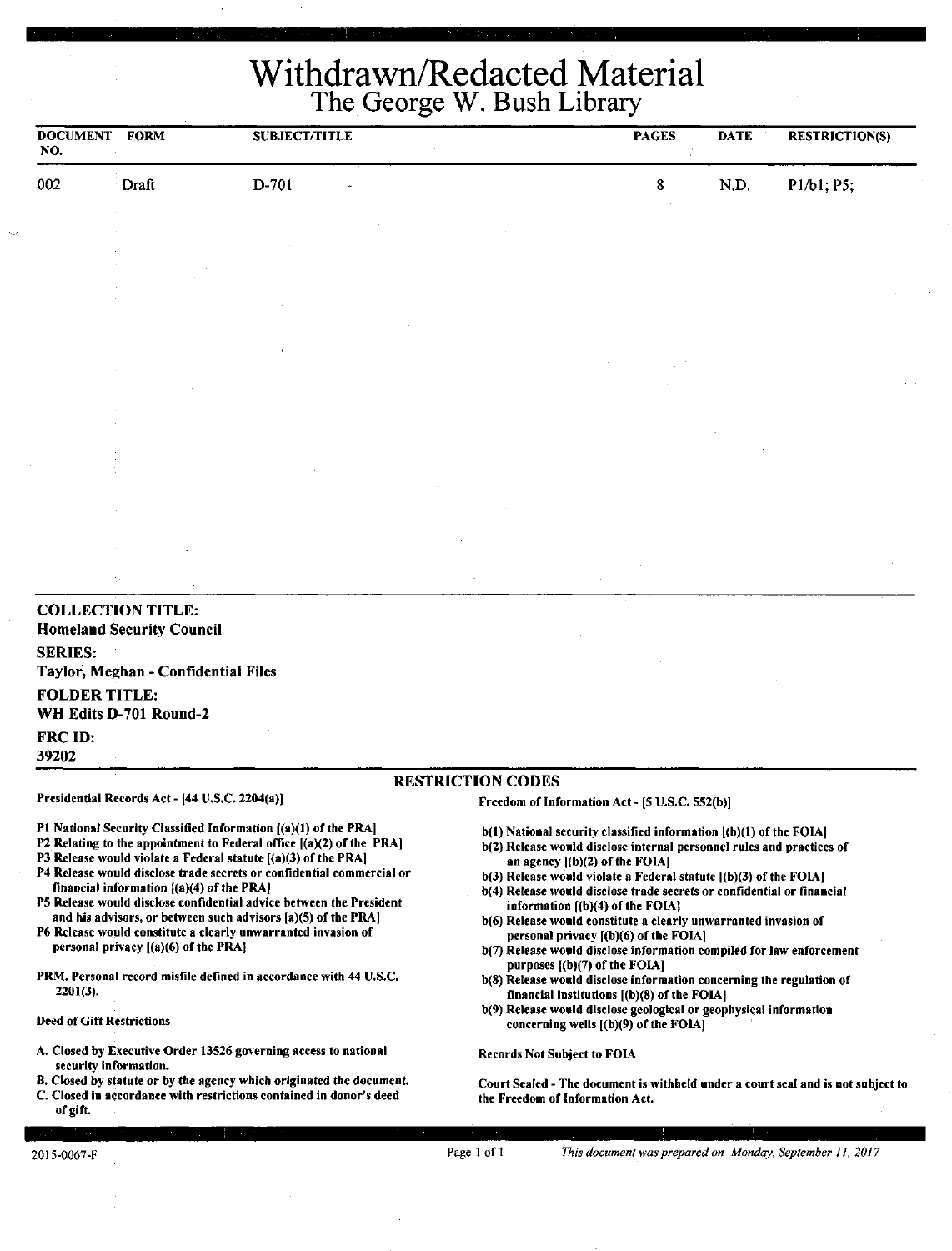### **Taylor, Meghan J.**

| $\mathcal{X}^{\mathbf{6}}$ $\mathcal{C}^{\alpha}$<br>Taylor, Meghan J. |                                   |  |  |  |  |  |  |
|------------------------------------------------------------------------|-----------------------------------|--|--|--|--|--|--|
| From:                                                                  | Edney, Michael J.                 |  |  |  |  |  |  |
| Sent:                                                                  | Monday, October 06, 2008 11:07 AM |  |  |  |  |  |  |
| To:                                                                    | Taylor, Meghan J.                 |  |  |  |  |  |  |
| Subject:                                                               | RE: just left you a VM            |  |  |  |  |  |  |
| Follow Up Flag: Follow up                                              |                                   |  |  |  |  |  |  |
| <b>Flag Status:</b>                                                    | Completed                         |  |  |  |  |  |  |

I would make clear on the face of the draft order that sections 1 through 3 are alternatives, some or all of which could be deployed as appropriate. I otherwise have no comments.

**From:** Taylor, Meghan J. **Sent:** Friday, October 03, 2008 9:56 AM **To:** Edney, Michael J. **Subject:** just left you a VM

Checking on the status of your comments on D-701. Thanks!

Meghan Taylor